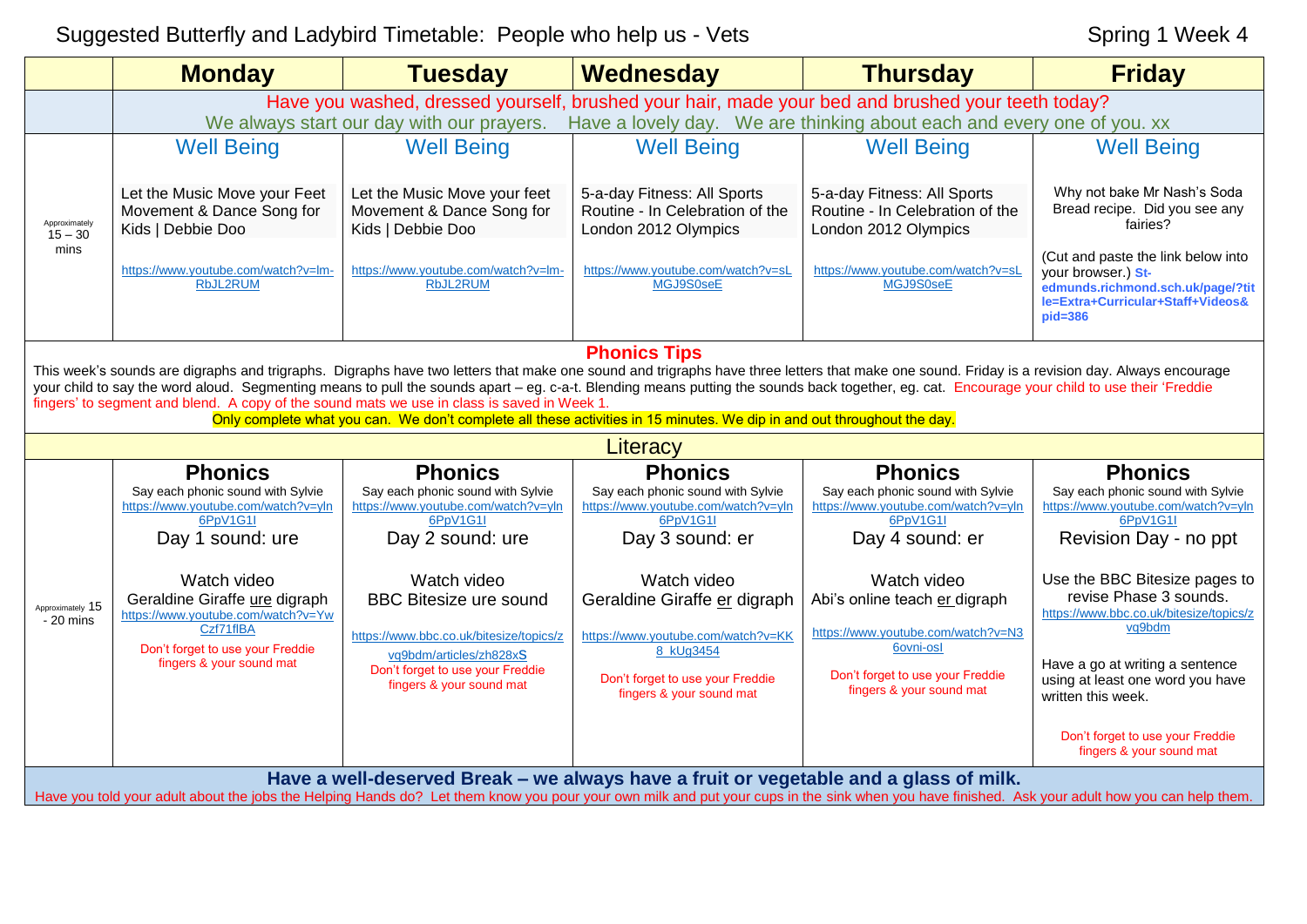## Suggested Butterfly and Ladybird Timetable: People who help us - Vets Spring 1 Week 4

| <b>Science</b><br>Topic:<br><b>Vets</b>    | Vicky the Vet<br>Watch the story:<br>https://www.youtube.com/watch?v=oQ<br>0TONB9B5s<br><b>Talking Time</b><br>Do you have a pet at home? If you<br>could have any pet you wanted, what<br>would it be? Talk to your adult about<br>your favourite pet or the pet you wish<br>for. | Choose your favourite pet and find out<br>as much as you can about them. What<br>does the animal looks like? What does<br>it eat? What does it live in? How do<br>you look after it?<br><b>Kitten Facts</b><br>https://www.youtube.com/watch?v=4b<br>peGI4p3Ow<br><b>Interesting Facts about</b><br>Cats<br>https://www.youtube.com/watch?v=pB<br><b>UTaoYVgXc</b> | <b>Interesting Facts about</b><br>Dogs<br>https://www.youtube.com/watch?v=<br>hSGJxK4IX28<br>How to look after your pet<br>dog<br>https://www.bbc.co.uk/newsround/4<br>7953282 | How to look after a Pony<br>Episodes 1 and 2<br>(Cut and paste the link below into<br>your browser.)St-<br>edmunds.richmond.sch.uk/page/?tit<br>le=Extra+Curricular+Staff+Videos&<br>$pid = 386$<br>Make a simple poster about how<br>to look after a pet animal.<br>Use the information you have<br>discovered. There are examples<br>of posters on the website. Use<br>pictures and writing. | Habitats - Who lives<br>here?<br>Use the 'Who lives here?'<br>Resource on the website and play<br>the game. Match the animal with<br>its home and the material of which<br>it is made. |
|--------------------------------------------|------------------------------------------------------------------------------------------------------------------------------------------------------------------------------------------------------------------------------------------------------------------------------------|--------------------------------------------------------------------------------------------------------------------------------------------------------------------------------------------------------------------------------------------------------------------------------------------------------------------------------------------------------------------|--------------------------------------------------------------------------------------------------------------------------------------------------------------------------------|------------------------------------------------------------------------------------------------------------------------------------------------------------------------------------------------------------------------------------------------------------------------------------------------------------------------------------------------------------------------------------------------|----------------------------------------------------------------------------------------------------------------------------------------------------------------------------------------|
| Approximately<br>15 - 20 mins              | <b>Writing</b><br>Forming Cursive Letters Wk1<br>Handwriting practise: g                                                                                                                                                                                                           | <b>Reading</b><br>Have a go at reading these ure words<br>https://www.youtube.com/watch?v=g<br>2Oiu8WKW4                                                                                                                                                                                                                                                           | <b>Reading</b><br>Read a book you have at<br>home with your adult.                                                                                                             | <b>Reading</b><br>have a go at reading these BBC<br>Phase 3 Tricky Words<br>https://www.bbc.co.uk/bitesize/topics/z<br>vq9bdm/articles/zr728xs                                                                                                                                                                                                                                                 | <b>Reading</b><br>Complete an Education City or<br>Reading Eggs Task                                                                                                                   |
|                                            |                                                                                                                                                                                                                                                                                    |                                                                                                                                                                                                                                                                                                                                                                    | Maths White Rose Week 2 - Alive in 5!                                                                                                                                          |                                                                                                                                                                                                                                                                                                                                                                                                |                                                                                                                                                                                        |
|                                            | Learning Objective (LO): Compare Mass (2) Compare Capacity                                                                                                                                                                                                                         | When working with your child, it is really important for you to use the correct vocabulary. Try and encourage them to use these terms too.<br>Vocabulary: light, heavy, lighter than, heavier than, heaviest, lightest, light, full, empty, nearly full, nearly empty.<br>Key Question: Are the tin of beans heavier than or lighter than an apple?                |                                                                                                                                                                                |                                                                                                                                                                                                                                                                                                                                                                                                |                                                                                                                                                                                        |
| <b>Resources</b><br>You will need<br>today | Items to weigh; tin of beans,<br>toys, feather, fruits, leaves,<br>vegetables.                                                                                                                                                                                                     | Find 3 different sized<br>containers eg: cups, yogurt<br>pot, bottles from your recycling                                                                                                                                                                                                                                                                          | 3 different sized containers or<br>pots - use what you have at<br>home                                                                                                         | Find a match box, cup, yogurt<br>or pot etc. Collect a selection<br>of items that will fit inside.                                                                                                                                                                                                                                                                                             | Ingredients for playdough -<br>see recipe below. We use the<br>cheapest plain flour                                                                                                    |
|                                            | <b>Maths</b>                                                                                                                                                                                                                                                                       | <b>Maths</b>                                                                                                                                                                                                                                                                                                                                                       | <b>Maths</b>                                                                                                                                                                   | <b>Maths</b>                                                                                                                                                                                                                                                                                                                                                                                   | <b>Maths</b>                                                                                                                                                                           |
| Approximately<br>15 - 20 mins              | Week 3 - Alive in 5!<br>watch session 1 video<br>Comparing mass - heavier<br>and lighter than<br>https://whiterosemaths.com/homel<br>earning/early-years/alive-in-5-                                                                                                               | Week 3 - Alive in 5!<br>watch session 2 video<br><b>Full and Empty</b><br>https://whiterosemaths.com/homelearn<br>ing/early-years/alive-in-5-week-3/                                                                                                                                                                                                               | Week 3 - Alive in 5!<br>watch session 3 video<br><b>Measuring capacity</b><br>https://whiterosemaths.com/homelearn<br>ing/early-years/alive-in-5-week-3/                       | Week 3 - Alive in 5!<br>Watch session 4 video<br><b>Measuring capacity - How</b><br>many fit inside?<br>https://whiterosemaths.com/homelearn<br>ing/early-years/alive-in-5-week-3/                                                                                                                                                                                                             | Week 3 - Alive in 5!<br>watch session 5 video<br><b>Measuring ingredients</b><br>https://whiterosemaths.com/homelearn<br>ing/early-years/alive-in-5-week-3/                            |
|                                            | week-3/<br>Maths task Session 1<br>(on the school website)                                                                                                                                                                                                                         | Maths task Session 2<br>(on the school website)                                                                                                                                                                                                                                                                                                                    | Maths task Session 3<br>(on the school website)                                                                                                                                | Maths task Session 4<br>(on the school website)                                                                                                                                                                                                                                                                                                                                                | Maths task Session 5<br>(on the school website)                                                                                                                                        |
|                                            | <b>Extension: You do not have to do this</b>                                                                                                                                                                                                                                       | Follow the link below and complete one or more of the activities using water.                                                                                                                                                                                                                                                                                      |                                                                                                                                                                                |                                                                                                                                                                                                                                                                                                                                                                                                |                                                                                                                                                                                        |

<https://nrich.maths.org/content/id/12491/Water%20Water%202020.pdf>